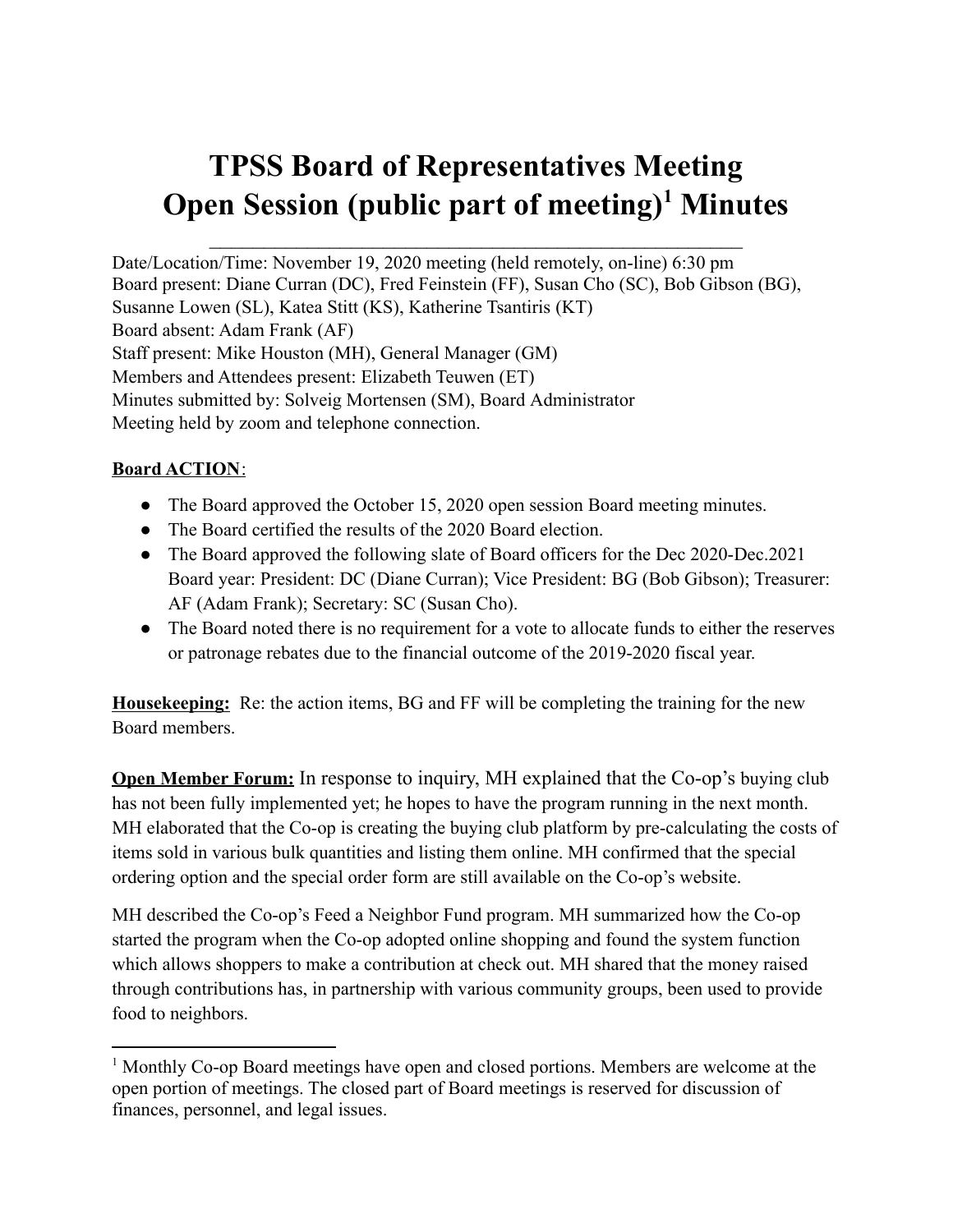DC observed that with the recent surge of COVID-19 cases and the resulting uptick in pandemic conditions, she is refocusing on online grocery ordering and the Co-op's online ordering features. MH confirmed how more recently, the Co-op's online orders have grown and that the Co-op is systematically adding items each week. MH explained how the Co-op can now test the online shopping for newly added products prior to public use, which was something they were unable to do when they initially launched the platform.

MH further shared that on January 2nd the Co-op will have a new online sales platform through ECRS, which holds an entries and membership database, and will integrate payments through the Catapult system. MH shared that the Co-op received a \$5K grant funding from Montgomery County Economic Development Corporation to cover the Co-op's switch to the new Catapult system. MH explained how the new system will make payment easier and further streamline the online shopping experience. A Board member gave the feedback that he has experimented with online shopping through other grocers and finds the Co-op's platform to be competitive and simpler.

MH noted how as citizens, we are seeing more stay-at-home orders; he is aware that it remains possible that the Co-op may need to close in-store shopping again and return to offering 100% online shopping. At the same time, he noted that the Governor's most recent executive order stipulates having only one customer per 200 square feet, a limit with which the Co-op easily complies. MH surmised that in light of our strict safety protocols and lack of COVID-19 incidence since reopening, we have strong support among members and shoppers for keeping the store open.

## Board Business:

.

MCAC, Member-owners meeting-reflections: The Board planned to approve the minutes for the fall 2020 member-owners meeting at the next Board meeting.

Nominations Committee: The Board certified the results of the Board Election. The Board thanked the Nominations Committee for their work on the election and BG for his post-election review report. DC reflected on how the reported percentage of flagged, problematic ballots seemed high. DC encouraged the Committee to follow-up on the indicated voting-process issues.

BG commented that a notable number of members did not cast their vote with the correct member number and suggested that there should be a way for the electronic system to give the user a notification, if the entered number or name does not match the account. BG also described how in some instances, a ballot seemed to be cast by the spouse or partner of a member and therefore did not match the originating member, but due to since-discontinued practices, showed as a name associated with the account.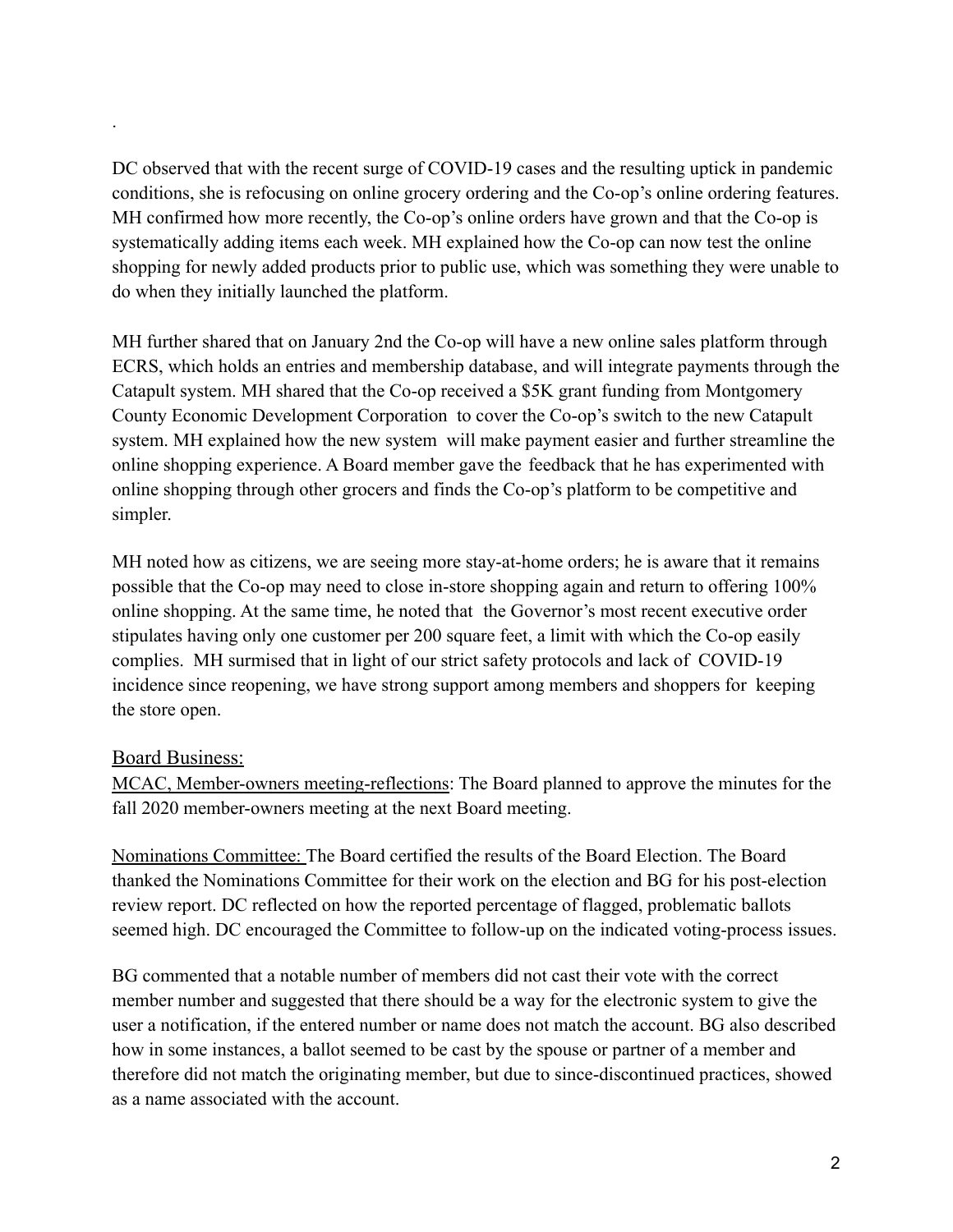BG shared that he tried to count and include as many ballots as he could reasonably interpret. BG stated that once the discrepancies were resolved, the actual ballot counting took just ten minutes.

Finally, BG observed that voter turnout was higher this year than in previous years, but still only comprised a small percentage of the Co-op's total membership. BG shared how during this election, when the website temporarily went down, the Co-op sent an email explaining that the voting hours were extended and this seemed to prompt another round of election voting.

Policy Committee: The Board planned to do the further review of Policy L-2 at the December 2020 or January 2021 meeting.

Retreat Planning: DC shared how a committee composed of BG, KS, AF, Marth Whitman, and Jade Baker will be planning this January's Board retreat. DC reviewed how the Board's current Columinate consultant, Martha Whitman, is retiring and the new Couminate consultant Jade Baker will overlap with her and then fully act as the consultant for the January Board retreat.

Farewell 2020 Board & New 2021 Board transition steps: Recognizing that the December Board meeting will be the first meeting of the new 2020-2021 Board member group and lighter on "Board business," DC explained that she, FF, and BG considered including an educational event re: the food crisis in our region for the meeting.

The Board discussed the plan to invite the director of the community group, Small Things Matter, to present at the meeting and for the Board/Co-op to encourage member participation. In summary, DC and FF shared how requests for information on the group arose on neighborhood listservs and how the Membership and Community Affairs Committee has also been looking into topics on which to pursue greater member outreach and engagement prior to the Board retreat.

Acknowledging that SL's Board term is ending, DC thanked SL for her work on both the Board and the Nominations Committee and for her advocacy re: local food producers and local food issues. DC encouraged SL to remain in touch and involved as a Co-op member. Other Board members expressed appreciation to SL for bringing up critical ideas while on the Board.

New Slate of Board Officers: DC will continue as Board President; BG will fill the role of Board Vice President; AF will continue as Board Treasurer; SC will continue as Board's Secretary.

DC thanked FF for his valued work and tenure as Board Vice President. To consider Board continuity and succession planning, the Board projected BG's eventual assumption of the role of Board president and KT's assumption of the role of Board secretary.

Meeting adjourned at 7:35pm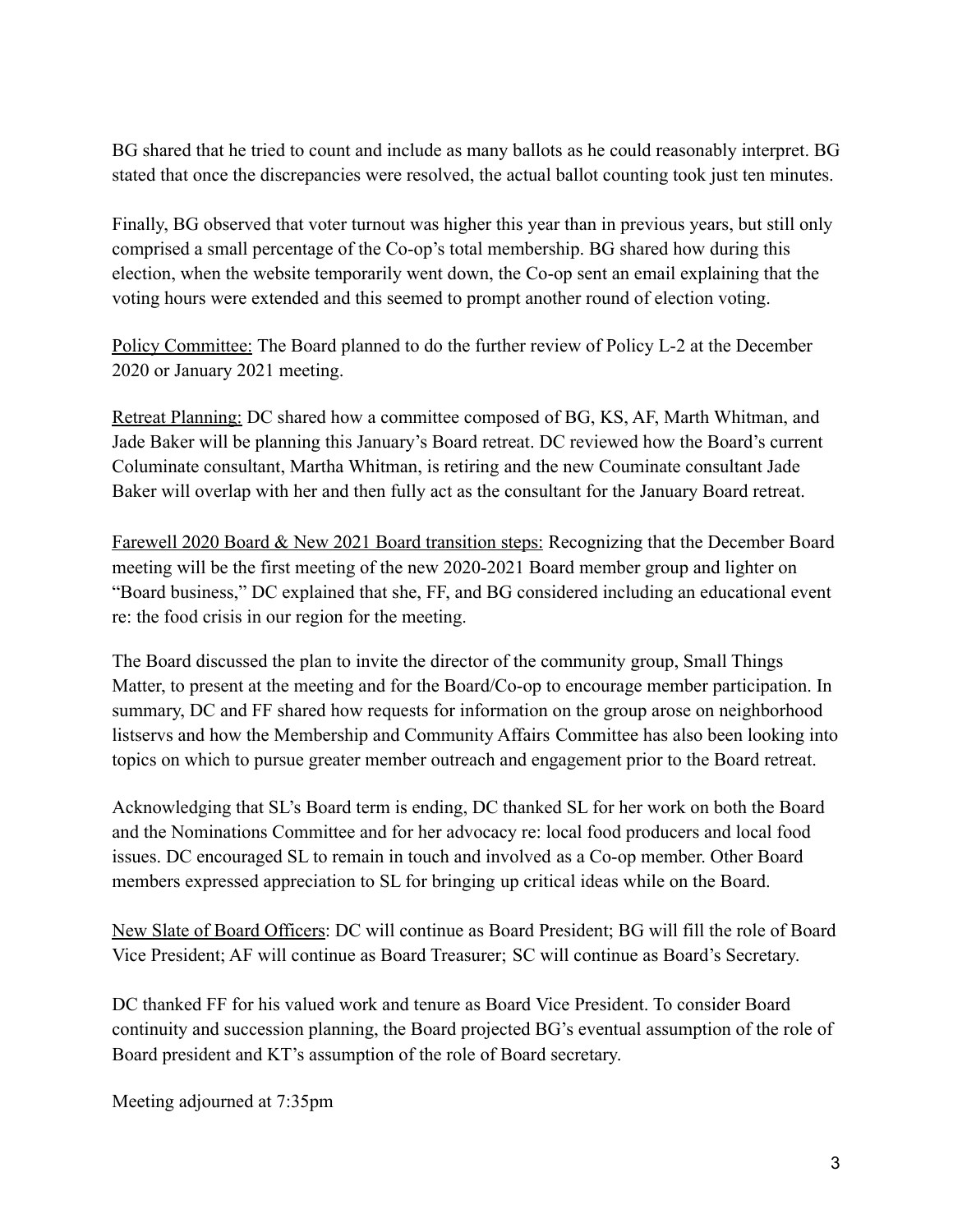### Board Representatives' Committee Memberships:

Membership and Community Affairs Committee: FF, DC, BG, SL (FF Chair) Audit and Finance Committee: AF, SC, BG, KT (AF Chair) Personnel Committee: DC, KS (DC Chair) Policy Committee: SC, AF, KT (SC Chair) Nominations Committee: BG, FF, SL, KS (BG Chair) Junction Committee: FF, KS (FF Chair) Expansion Committee: AF, SC, SL (AF Chair) Board Development Committee: DC, AF (chair position shared)

#### **Term 2019-2020 Meeting Attendance:**

|                  | Dec    | Jan    | Feb    | Mar    | April  | May    | June   | July   | Aug       | Sep                  | Oct       | Nov.   |
|------------------|--------|--------|--------|--------|--------|--------|--------|--------|-----------|----------------------|-----------|--------|
|                  |        |        |        |        |        |        |        |        | $\bullet$ | $\ddot{\phantom{0}}$ | $\bullet$ |        |
| Cho              | $\ast$ | $\ast$ | $\ast$ | $\ast$ | $\ast$ | $\ast$ | $\ast$ | $\ast$ | $\ast$    | $\ast$               | $\ast$    | $\ast$ |
| Curran           | $\ast$ | Ex     | $\ast$ | $\ast$ | $\ast$ | $\ast$ | $\ast$ | $\ast$ | $\ast$    | $\ast$               | $\ast$    | $\ast$ |
| Feinstein        | $\ast$ | $\ast$ | Ex     | $\ast$ | $\ast$ | $\ast$ | $\ast$ | $\ast$ | $\ast$    | *                    | $\ast$    | $\ast$ |
| Frank            | Ex     | $\ast$ | $\ast$ | $\ast$ | $\ast$ | $\ast$ | $\ast$ | $\ast$ | $\ast$    | $\ast$               | $\ast$    | Ex.    |
| Gibson           | $\ast$ | $\ast$ | $\ast$ | $\ast$ | $\ast$ | $\ast$ | $\ast$ | $\ast$ | $\ast$    | *                    | $\ast$    | $\ast$ |
| Kamara           | $\ast$ | $\ast$ | $\ast$ | $\ast$ | $\ast$ | $\ast$ | $\ast$ | $\ast$ | Re        | Re                   | Re.       | $\ast$ |
| Lowen            | $\ast$ | $\ast$ | Ex     | $\ast$ | $\ast$ | $\ast$ | $\ast$ | $\ast$ | $\ast$    | Ex                   | $\ast$    | $\ast$ |
| Stitt            | $\ast$ | Ex     | Ex     | $\ast$ | Ex     | $\ast$ | Ex     | Ex     | Ex        | $\ast$               | Ex        | $\ast$ |
| <b>Tsantiris</b> | Ex     | $\ast$ | Ex     | $\ast$ | $\ast$ | $\ast$ | $\ast$ | $\ast$ | $\ast$    | *                    | $\ast$    | $\ast$ |

(Ex=excused)

(Re=Resigned)

#### **Board Terms:**

| <b>Board Representative</b> | Term:                      | Term Ends: |
|-----------------------------|----------------------------|------------|
| Cho.                        | 3 years (consecutive term) | 2022       |
| Curran                      | 3 years                    | 2020       |
| Feinstein                   | 3 years (consecutive term) | 2022       |